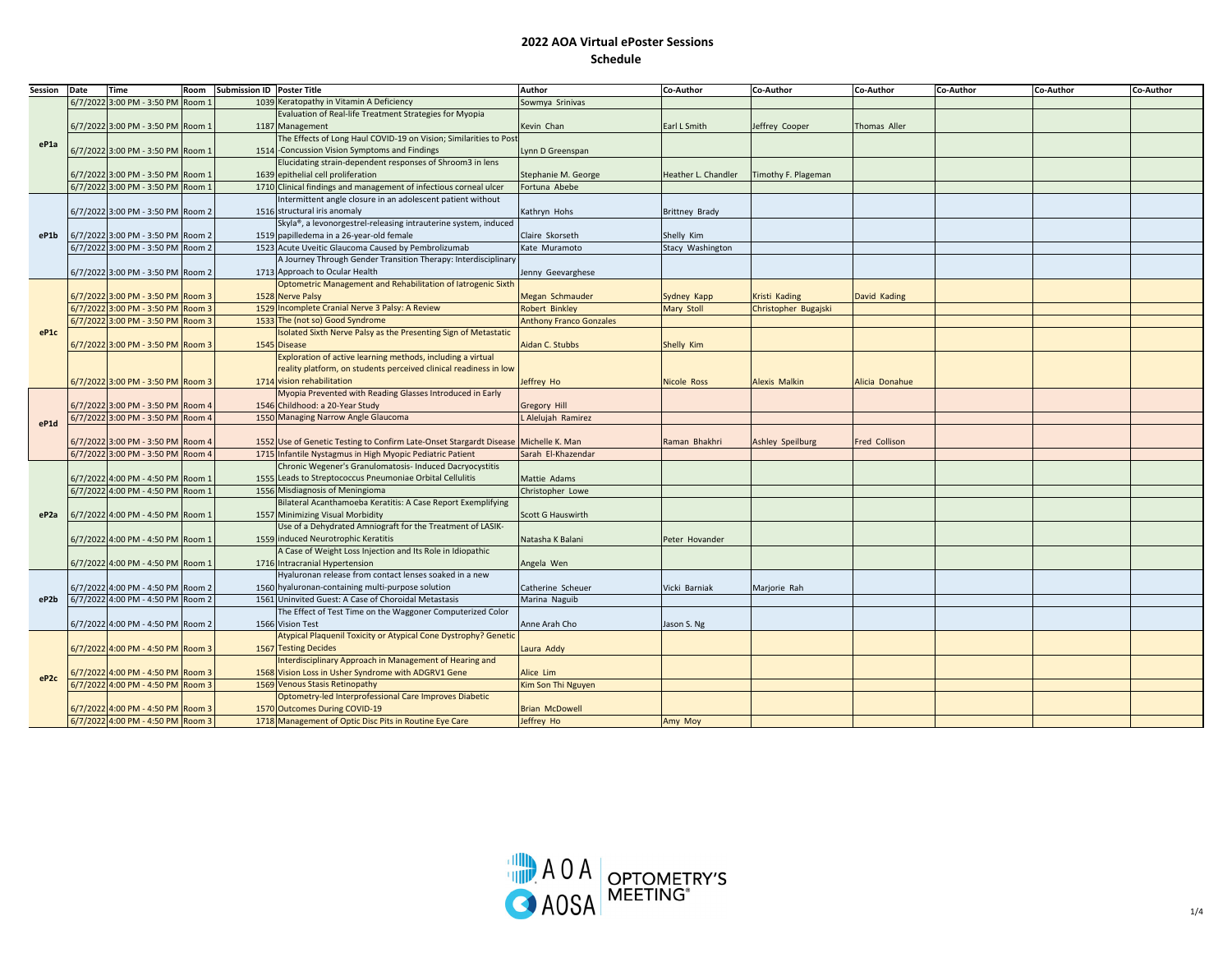| Session | Date    | Time                              | Room              | Submission ID Poster Title |                                                                               | <b>Author</b>               | Co-Author              | Co-Author             | Co-Author          | Co-Author           | Co-Author          | Co-Author |
|---------|---------|-----------------------------------|-------------------|----------------------------|-------------------------------------------------------------------------------|-----------------------------|------------------------|-----------------------|--------------------|---------------------|--------------------|-----------|
|         |         |                                   |                   |                            | Masked Medusa? A Working Diagnosis of Carotid Cavernous                       |                             |                        |                       |                    |                     |                    |           |
| eP2d    |         | 6/7/2022 4:00 PM - 4:50 PM Room 4 |                   |                            | 1572 Fistula                                                                  | Vincent Thoren              |                        |                       |                    |                     |                    |           |
|         |         |                                   |                   |                            | Color naming ability with short-term filter adaptation in color               |                             |                        |                       |                    |                     |                    |           |
|         |         | 6/7/2022 4:00 PM - 4:50 PM        | Room 4            |                            | 1573 deficiency                                                               | lason S. Ng                 |                        |                       |                    |                     |                    |           |
|         |         | 6/7/2022 4:00 PM - 4:50 PM Room 4 |                   |                            | 1575 Identification of new lighting for clinical color vision testing         | Jason S. Ng                 |                        |                       |                    |                     |                    |           |
|         |         |                                   |                   |                            | Driving with Optic Nerve Hypoplasia: Low Vision Rehabilitation                |                             |                        |                       |                    |                     |                    |           |
|         |         | 6/7/2022 4:00 PM - 4:50 PM Room 4 |                   |                            | 1576 to Gain Independence                                                     | ydia Han                    | oyce Zhang             | Stephanie Schemidecke |                    |                     |                    |           |
|         |         |                                   |                   |                            | mportance of Inter-Professional Care in Pediatric Diagnosis                   |                             |                        |                       |                    |                     |                    |           |
|         |         | 6/7/2022 4:00 PM - 4:50 PM        | Room 4            |                            | 1719 when Genetic Findings are Unclear                                        | JEFF RABIN                  | RAVENA JACOB           | DALENA NGUYEN         | <b>AARTI PATEL</b> | CRYSTAL VARELA      |                    |           |
|         |         | 6/7/2022 5:00 PM - 5:50 PM Room 1 |                   |                            | 1577 Latent Hyperopia in an Active-Duty Naval Sailor                          | Erin Rice                   |                        |                       |                    |                     |                    |           |
|         |         |                                   |                   |                            | Bilateral Optic Neuritis and Myocarditis Secondary to COVID-19                |                             |                        |                       |                    |                     |                    |           |
|         |         | 6/7/2022 5:00 PM - 5:50 PM Room 1 |                   |                            | 1578 Vaccine                                                                  | indsey Hutchinson           |                        |                       |                    |                     |                    |           |
| eP3a    |         | 6/7/2022 5:00 PM - 5:50 PM Room 1 |                   |                            | 1580 Flashy Lights & Tingly Lips: Vertebral Artery Occlusion                  | Joshua Oliver               |                        |                       |                    |                     |                    |           |
|         |         |                                   |                   |                            | Disinfection Efficacy of a New Multi-Purpose Solution Against                 |                             |                        |                       |                    |                     |                    |           |
|         |         | 6/7/2022 5:00 PM - 5:50 PM Room 1 |                   |                            | 1583 Acanthamoeba Trophozoites and Cysts                                      | <b>William Domm</b>         | Hannah Wheeler         | Deborah McGrath       | Kimberly Millard   |                     |                    |           |
|         |         | 6/7/2022 5:00 PM - 5:50 PM Room 1 |                   |                            | 1720 Vertical Gaze Palsy Secondary to Thalamic Stroke                         | Jennifer E Anderson Connell |                        |                       |                    |                     |                    |           |
|         |         |                                   |                   |                            | Delayed diagnosis of Ocular Rosacea in pediatric patients can                 |                             |                        |                       |                    |                     |                    |           |
|         |         | 6/7/2022 5:00 PM - 5:50 PM Room 2 |                   |                            | 1585 be vision threatening.                                                   | Natasha Michelle Tetlow     |                        |                       |                    |                     |                    |           |
|         |         |                                   |                   |                            | Assessing Effectiveness of a Clinical Algorithm for Myopia                    |                             |                        |                       |                    |                     |                    |           |
| eP3b    |         |                                   |                   |                            | Progression (CAMP) Treatment Strategy in Real-World Practice                  |                             |                        |                       |                    |                     |                    |           |
|         |         | 6/7/2022 5:00 PM - 5:50 PM Room 2 |                   |                            | 1586 Settings                                                                 | Kevin Chan                  | Earl L Smith           | Jeffrey Cooper        | Thomas Aller       | Brett O'Connor      | Sally Dillehay     |           |
|         |         | 6/7/2022 5:00 PM - 5:50 PM Room 2 |                   |                            | 1589 Asymptomatic Papilledema in 8 year old Female                            | Katherine Schuetz           |                        |                       |                    |                     |                    |           |
|         |         | 6/7/2022 5:00 PM - 5:50 PM        | Room <sub>2</sub> |                            | 1590 Optic Nerve Head Drusen                                                  | Allen Nicoletti             |                        |                       |                    |                     |                    |           |
| eP3c    |         | 6/7/2022 5:00 PM - 5:50 PM Room 3 |                   |                            | 1591 Neurosyphilis: The Imitation Game                                        | Zarina Meer                 |                        |                       |                    |                     |                    |           |
|         |         |                                   |                   |                            | Safety outcomes and discontinuation/adherence rates for OC-                   |                             |                        |                       |                    |                     |                    |           |
|         |         |                                   |                   |                            | 01 (varenicline solution) nasal spray in the ONSET-1, ONSET-2,                |                             |                        |                       |                    |                     |                    |           |
|         |         | 6/7/2022 5:00 PM - 5:50 PM        | Room 3            |                            | 1593 and MYSTIC trials                                                        | <b>Scott G Hauswirth</b>    | <b>Nan G Kabat</b>     | aura Hendrix          | Andrea Gibson      |                     |                    |           |
|         |         | 6/7/2022 5:00 PM - 5:50 PM        | Room 3            |                            | 1594 Eye Pain Leads to Discovery of Sinusitis                                 | Christopher Bugajski        | <b>Robert Binkley</b>  | Mary Stoll            |                    |                     |                    |           |
|         |         |                                   |                   |                            | Clinical subjective performance of two daily disposable toric                 |                             |                        |                       |                    |                     |                    |           |
|         |         | 6/7/2022 5:00 PM - 5:50 PM Room 3 |                   |                            | 1722 soft contact lenses                                                      | <b>Bradley Hines</b>        | Brenda Edwards         | Mark Perry            | John Capellani     | Lakshman Subbaraman |                    |           |
|         |         | 6/7/2022 5:00 PM - 5:50 PM Room 4 |                   |                            | 1597 Macular choroidal osteoma                                                | Janice M McMahon            |                        |                       |                    |                     |                    |           |
|         |         | 6/7/2022 5:00 PM - 5:50 PM        | Room 4            |                            | 1698 Corneal Toxicity in New Multiple Myeloma Medication                      | William Skoog               | Stephanie Fromstein    |                       |                    |                     |                    |           |
|         |         |                                   |                   |                            | Effect of OC-01 (varenicline solution) Nasal Spray Compared to                |                             |                        |                       |                    |                     |                    |           |
|         |         |                                   |                   |                            | Vehicle Control on Dry Eye Disease Sign Outcomes by Baseline                  |                             |                        |                       |                    |                     |                    |           |
| eP3d    |         | 6/7/2022 5:00 PM - 5:50 PM Room 4 |                   |                            | 1679 Subgroup Characteristics                                                 | eslie O'Dell                | Andrea Gibson          | Gretchen Blemker      | Laura Hendrix      |                     |                    |           |
|         |         |                                   |                   |                            | Terson's Syndrome: A Case of Temporary Blindness Secondary                    |                             |                        |                       |                    |                     |                    |           |
|         |         | 6/7/2022 5:00 PM - 5:50 PM Room 4 |                   |                            | 1598 to a Ruptured Cerebral Aneurysm                                          | Phoebe Luong                | Roger A Juarez         |                       |                    |                     |                    |           |
|         |         |                                   |                   |                            | A de novo mutation in the GUCY2D gene resulting in cone rod<br>1599 dystrophy | Raman Bhakhri               |                        |                       |                    |                     |                    |           |
|         |         | 6/7/2022 5:00 PM - 5:50 PM Room 4 |                   |                            | OCT angiography in sickle cell retinopathy: a potential                       |                             | <b>Melissa Caceres</b> | Stephanie Fromstein   |                    |                     |                    |           |
|         |         | 6/7/2022 6:00 PM - 6:50 PM Room 1 |                   |                            | 1600 screening tool                                                           | Raman Bhakhri               |                        |                       |                    |                     |                    |           |
|         |         |                                   |                   |                            | The Role of Sports Vision Enhancement in Improving Visual                     |                             | Rebecca Tudor          |                       |                    |                     |                    |           |
|         |         |                                   |                   |                            | Efficiency and On-Field Performance in Division 1 Collegiate                  |                             |                        |                       |                    |                     |                    |           |
| eP4a    |         | 6/7/2022 6:00 PM - 6:50 PM Room 1 |                   |                            | 1601 Soccer Athletes                                                          | Allan McCleary              | Cody Peterson          | Allison Cronin        | Amy Ferguson       |                     |                    |           |
|         |         |                                   |                   |                            | Presumed Increased Intracranial Hypertension During                           |                             |                        |                       |                    |                     |                    |           |
|         |         | 6/7/2022 6:00 PM - 6:50 PM Room 1 |                   |                            | 1603 Pregnancy                                                                | Kylie Morton                |                        |                       |                    |                     |                    |           |
|         |         |                                   |                   |                            | Clinical subjective performance of two daily disposable soft                  |                             |                        |                       |                    |                     |                    |           |
|         |         | 6/7/2022 6:00 PM - 6:50 PM Room 1 |                   |                            | 1724 contact lenses: verofilcon A versus somofilcon A                         | Selena Chan                 | Katherine Bickle       | Colton Heinrich       | Gina Wesley        | Bradley Giedd       | akshman Subbaraman |           |
|         |         |                                   |                   |                            | Vision Tales: An intersection of Art, Public Health and                       |                             |                        |                       |                    |                     |                    |           |
|         |         | 6/7/2022 6:00 PM - 6:50 PM Room 2 |                   |                            | 1605 Optometry to Improve Visual Health Literacy                              | Araba Otoo                  | saiah Boateng          | Darian Travis         | Sara Restuccio     | Mawada Osman        |                    |           |
|         |         | 6/7/2022 6:00 PM - 6:50 PM Room 2 |                   |                            | 1606 Co-Management of Corneal Perforation                                     | Erin Grace Murphy           | oseph P. Shovlin       |                       |                    |                     |                    |           |
| eP4b    |         |                                   |                   |                            | From Beliefs to Behaviors: An Evaluation of Cataract Surgery                  |                             |                        |                       |                    |                     |                    |           |
|         |         | 6/7/2022 6:00 PM - 6:50 PM Room 2 |                   |                            | 1608 Candidate's Knowledge, Beliefs, Desires and Emotions                     | Amy Hellem                  | Paul Karpecki          |                       |                    |                     |                    |           |
|         |         |                                   |                   |                            | Amblyopia as a Complicating Factor in the Management of a                     |                             |                        |                       |                    |                     |                    |           |
|         |         | 6/7/2022 6:00 PM - 6:50 PM Room 2 |                   |                            | 1725 Pediatric Patient with Bilateral Panuveitis                              | Sophia Capo                 |                        |                       |                    |                     |                    |           |
|         |         |                                   |                   |                            | On the Down Low: Ptosis Secondary to Traumatic Levator                        |                             |                        |                       |                    |                     |                    |           |
|         |         | 6/7/2022 6:00 PM - 6:50 PM Room 3 |                   |                            | 1610 Dehiscence                                                               | <b>Melissa Caceres</b>      | Raman Bhakhri          |                       |                    |                     |                    |           |
|         | 6/7/202 | 6:00 PM - 6:50 PM Room 3          |                   |                            | 1612 Neurosyphilis with Ophthalmic Manifestations                             | Katrina Mahood              |                        |                       |                    |                     |                    |           |
| eP4c    | 6/7/202 | 6:00 PM - 6:50 PM                 | Room 3            |                            | 1622 Confrontational Visual Fields Caught What?                               | Prescott Briggs McArthur    |                        |                       |                    |                     |                    |           |
|         |         | 6/7/2022 6:00 PM - 6:50 PM        | Room 3            |                            | 1595 Discovery of HLA-B27 Positivity                                          | Christopher Bugajski        | <b>Robert Binkley</b>  | Mary Stoll            |                    |                     |                    |           |
|         |         | 6/7/2022 6:00 PM - 6:50 PM Room 3 |                   |                            | 1726 Lights Out: Identifying a Tumor Post-Cataract Surgery                    | Inrava Khasnabish           |                        |                       |                    |                     |                    |           |

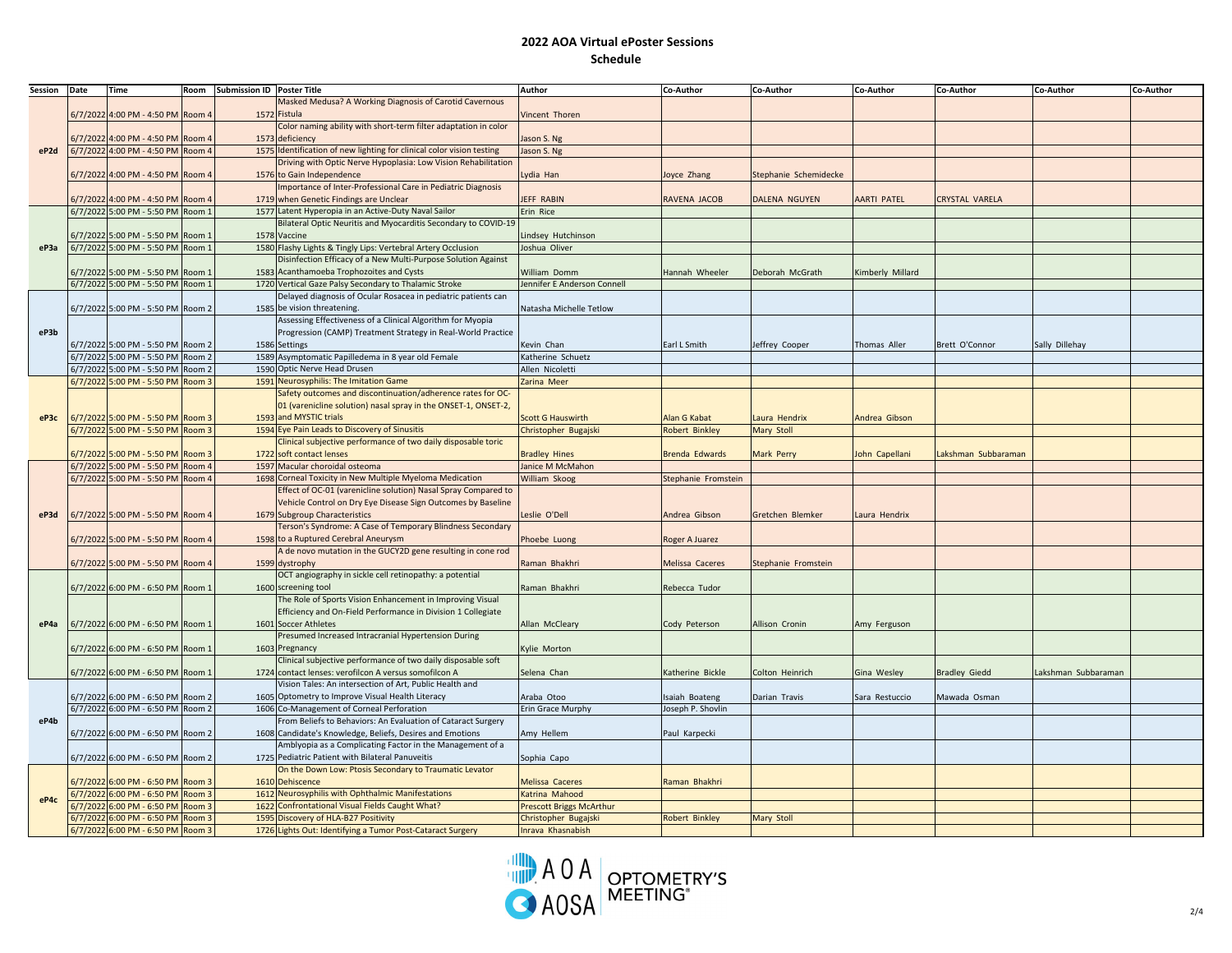| Session          | Date    | Time                              | Room   | <b>Submission ID Poster Title</b> |                                                                    | Author                            | Co-Author           | Co-Author        | Co-Author                     | Co-Author       | Co-Author    | Co-Author         |
|------------------|---------|-----------------------------------|--------|-----------------------------------|--------------------------------------------------------------------|-----------------------------------|---------------------|------------------|-------------------------------|-----------------|--------------|-------------------|
| eP4d             | 6/7/202 | 6:00 PM - 6:50 PM                 | Room   |                                   | 1634 Drop It Like It's Hot: A Unique Case of IOL Subluxation       | Himakshi N Bhatt                  |                     |                  |                               |                 |              |                   |
|                  |         | 6/7/2022 6:00 PM - 6:50 PM        | Room 4 |                                   | 1640 Avellino Corneal Dystrophy                                    | Angela Deylen Pool                |                     |                  |                               |                 |              |                   |
|                  |         | 6/7/2022 6:00 PM - 6:50 PM        | Room 4 |                                   | 1721 Visual Sequelae in a Patient with a Pituitary Macroadenoma    | Jennifer E Anderson Connell       |                     |                  |                               |                 |              |                   |
|                  |         |                                   |        |                                   | Diagnosis and Management of Recurrent Central Serous               |                                   |                     |                  |                               |                 |              |                   |
|                  |         | 6/7/2022 6:00 PM - 6:50 PM Room 4 |        |                                   | 1727 Choroidopathy                                                 | Cristina Acevedo                  |                     |                  |                               |                 |              |                   |
|                  |         | 6/7/2022 7:00 PM - 7:50 PM        | Room 1 |                                   | 1643 Corneal Scarring Secondary to Hidradenitis Suppurativa        | Mostafa Elhashash                 |                     |                  |                               |                 |              |                   |
|                  |         | 6/7/2022 7:00 PM - 7:50 PM        | Room 1 |                                   | 1645 A New Cortical Metric of Melanopsin Sensitive Ganglion Cells  | ANNIE KU                          | NEDA TAHVILIAN      | JEFF RABIN       |                               |                 |              |                   |
|                  |         |                                   |        |                                   |                                                                    |                                   |                     |                  |                               |                 |              |                   |
| eP <sub>5a</sub> |         | 6/7/2022 7:00 PM - 7:50 PM Room 1 |        |                                   | 1700   Tie My Shoes with One Hand; I'm Confident I Can Do This Too | William Skoog                     | Stephanie Fromstein |                  |                               |                 |              |                   |
|                  |         | 6/7/2022 7:00 PM - 7:50 PM        | Room 1 |                                   | 1732 The Many Factors Contributing to Bilateral Disc Edema         | Cristina Acevedo                  |                     |                  |                               |                 |              |                   |
|                  |         |                                   |        |                                   | The Role of Gas Permeable Contact Lenses in the Management         |                                   |                     |                  |                               |                 |              |                   |
|                  |         | 6/7/2022 7:00 PM - 7:50 PM Room 1 |        |                                   | 1604 of Pathological Myopia                                        | Araba Otoo                        |                     |                  |                               |                 |              |                   |
|                  |         |                                   |        |                                   | Which Came First, Retinitis Pigmentosa or Bardet-Biedl             |                                   |                     |                  |                               |                 |              |                   |
|                  |         | 6/7/2022 7:00 PM - 7:50 PM Room 2 |        |                                   | 1649 Syndrome, A Case Review                                       | Casey Krug                        |                     |                  |                               |                 |              |                   |
|                  |         |                                   |        |                                   | Usher Syndrome Type II: Updates in Genetic Testing, Cone-          |                                   |                     |                  |                               |                 |              |                   |
|                  |         | 5/7/2022 7:00 PM - 7:50 PM Room 2 |        |                                   | 1729 Isolation Contrast Testing, and Low Vision Management         | Rachelle Lin                      | Angelo Shimada      |                  |                               |                 |              |                   |
| eP5b             |         |                                   |        |                                   | Where Do Students Struggle Clinically? An Analysis of Clinical     |                                   |                     |                  |                               |                 |              |                   |
|                  |         | 6/7/2022 7:00 PM - 7:50 PM Room 2 |        |                                   | 1728 Remediation                                                   | Caitlin C Miller                  |                     |                  |                               |                 |              |                   |
| eP6a             |         |                                   |        |                                   | Low vision devices to improve quality of life in a Retinitis       |                                   |                     |                  |                               |                 |              |                   |
|                  |         | 6/7/2022 7:00 PM - 7:50 PM Room 2 |        |                                   | 1730 Pigmentosa patient                                            | Riya Rose Philip                  |                     |                  |                               |                 |              |                   |
|                  |         | 6/8/2022 3:00 PM - 3:50 PM        | Room 1 |                                   | 1651 Diplopia and Kearns-Sayre Syndrome                            | Mykela Renee Everts               |                     |                  |                               |                 |              |                   |
|                  |         | 6/8/2022 3:00 PM - 3:50 PM Room 1 |        |                                   | 1652 Diabetic Double Vision                                        | Luke Ferrin                       |                     |                  |                               |                 |              |                   |
|                  |         |                                   |        |                                   | Thermal Pulsation System in the Treatment of Meibomian             |                                   |                     |                  |                               |                 |              |                   |
|                  |         |                                   |        |                                   | Gland Dysfunction: A Post-hoc Analysis of a 12-month,              |                                   |                     |                  |                               |                 |              |                   |
|                  |         | 6/8/2022 3:00 PM - 3:50 PM Room 1 |        |                                   | 1723 Randomized, Multicenter Study                                 | Shane Ray Kannarr                 | David Kading        | Gina Wesley      | Katherine Bickle              | Colton Heinrich | Jason Miller | Sruthi Srinivasan |
|                  |         |                                   |        |                                   | Another Gass Leak? A Case of Cystoid Macular Edema of              |                                   |                     |                  |                               |                 |              |                   |
|                  |         | 6/8/2022 3:00 PM - 3:50 PM Room 1 |        |                                   | 1709 Multifactorial Origin.                                        | Alice Chalongwongse               |                     |                  |                               |                 |              |                   |
|                  |         |                                   |        |                                   | A New ERG Metric of Melanopsin Sensitive Ganglion Cells and S      |                                   |                     |                  |                               |                 |              |                   |
|                  |         | 6/8/2022 3:00 PM - 3:50 PM Room 2 |        |                                   | 1655 Cones                                                         | NEDA TAHVILIAN                    | ANNIE KU            | JEFF RABIN       |                               |                 |              |                   |
|                  |         |                                   |        |                                   | Is Pinterest A Reliable and Understandable Source of Consumer      |                                   |                     |                  |                               |                 |              |                   |
| eP6b             |         | 6/8/2022 3:00 PM - 3:50 PM Room 2 |        |                                   | 1656 Information Related to Contact Lenses?                        | indsay A Sicks                    | Allie Moody         | Bonnie Quach     | Jacqueline Nguyen Sadie Sholl |                 | Karen Wong   |                   |
|                  |         | 6/8/2022 3:00 PM - 3:50 PM Room 2 |        |                                   | 1657 When Cloudy Red Eyes Take An Unexpected Turn                  | Christine Kroll                   |                     |                  |                               |                 |              |                   |
|                  |         |                                   |        |                                   | Think You're Swell: An Incidental Finding of a Hemi-Retinal        |                                   |                     |                  |                               |                 |              |                   |
|                  |         | 6/8/2022 3:00 PM - 3:50 PM Room 2 |        |                                   | 1708 Vein Occlusion with Macular Edema                             | Anita Nguyen                      |                     |                  |                               |                 |              |                   |
|                  |         | 6/8/2022 3:00 PM - 3:50 PM Room 3 |        |                                   | 1658 Consequences of Lyme disease on Visual Processing             | <b>Gursewak Singh</b>             | Ayra Sayyed         | William Padula   |                               |                 |              |                   |
|                  |         | 6/8/2022 3:00 PM - 3:50 PM Room 3 |        |                                   | 1659 Hypertensive Crisis and Retinopathy                           | Abyaz Uppal                       |                     |                  |                               |                 |              |                   |
|                  |         | 6/8/2022 3:00 PM - 3:50 PM Room 3 |        |                                   | 1627 Retinal Ischemia Following Acute Intraoperative Blood Loss    | Ariadne Isabella Palu Vava'u Rowe |                     |                  |                               |                 |              |                   |
| eP6c             |         |                                   |        |                                   |                                                                    |                                   |                     |                  |                               |                 |              |                   |
|                  |         |                                   |        |                                   | The Therapeutic Application of Prosthetic Soft Contact Lenses      |                                   |                     |                  |                               |                 |              |                   |
|                  |         | 6/8/2022 3:00 PM - 3:50 PM Room 3 |        |                                   | 1660 in the Management of Post-Central Retinal Artery Occlusion    | Christina Chen                    | Lisa W Christian    |                  |                               |                 |              |                   |
|                  |         | 6/8/2022 3:00 PM - 3:50 PM Room 3 |        |                                   | 1706 Various Presentations of Macular Telangiectasia               | Nataly Fahim                      | Philip Kwok         |                  |                               |                 |              |                   |
|                  |         |                                   |        |                                   | Anterior Segment Effects of Insect Foreign Body: A Case            |                                   |                     |                  |                               |                 |              |                   |
|                  |         | 6/8/2022 3:00 PM - 3:50 PM Room 4 |        |                                   | 1662 Presentation                                                  | Rabab Rafique                     |                     |                  |                               |                 |              |                   |
| eP6d             |         | 6/8/2022 3:00 PM - 3:50 PM Room 4 |        |                                   | 1653 Contact Lens-Induced Acute Red Eye (CLARE)                    | <b>Ashley Wallace</b>             |                     |                  |                               |                 |              |                   |
|                  |         |                                   |        |                                   | Peripapillary Choroidal Neovascularization Diagnosed               |                                   |                     |                  |                               |                 |              |                   |
|                  |         | 6/8/2022 3:00 PM - 3:50 PM Room 4 |        |                                   | 1664 Incidentally by Optical Coherence Tomography                  | Marissa Velasco Jimenez           | Miriam Anglo        | Sherrol Reynolds | Thuymi Nguyen                 | Thuy Nguyen     |              |                   |
|                  |         |                                   |        |                                   |                                                                    |                                   |                     |                  |                               |                 |              |                   |
|                  |         |                                   |        |                                   | CSF-1 Demonstrates Sustained Improvement in Functional Near        |                                   |                     |                  |                               |                 |              |                   |
|                  |         | 6/8/2022 3:00 PM - 3:50 PM Room 4 |        |                                   | 1702 Vision in Older and Younger Participants With Presbyopia      | Derek Cunningham                  | Ian Ben Gaddie      |                  |                               |                 |              |                   |
|                  |         |                                   |        |                                   |                                                                    |                                   |                     |                  |                               |                 |              |                   |